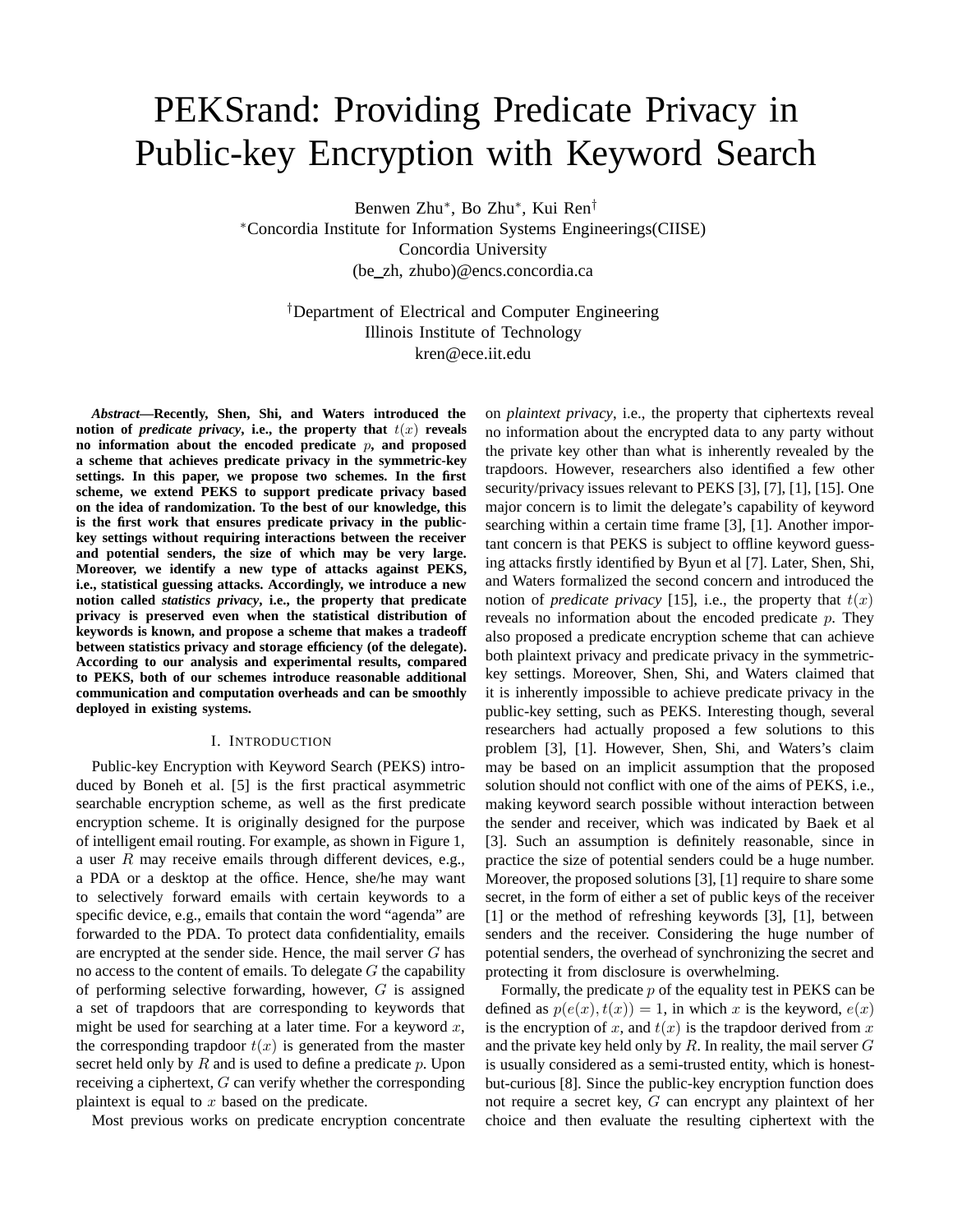

Fig. 1. Public Key Encryption with Keyword Search Framework

trapdoors assigned by  $R$ . By verifying whether the resulting ciphertext satisfies the predicate associating with a trapdoor, G learns whether the chosen plaintext is equal to the keyword that is corresponding to the trapdoor. In other words, the mail server G can launch an attack similar to brute-force password attacks. In particular, PEKS is especially fragile to this type of attacks in those applications, in which there exists a small set of keywords that are frequently used, such as "Urgent" and "Classified". In this paper, we refer this type of attacks as *brute-force guessing attacks*.

Our solution to brute-force guessing attacks are based on two basic ideas. One is to introduce randomness into the procedure of generating trapdoors so as to avoid the deterministic one-to-one mapping between a searching keyword and the corresponding trapdoor. It is also the underlying idea of previous solutions [3], [1]. The other is to limit the knowledge of the secret introducing randomness to only one or a small set of entities. Through creating random instances of keywords, the actual plaintexts used in the generation of trapdoors are known only to the entities that know the secret used in the randomization. Hence, in terms of the intelligent email routing, the semi-trusted mail server G cannot launch brute-force guessing attacks any more. On the other hand, by limiting the holders of the secret, the overhead of synchronizing and protecting the secret is much smaller.

Besides brute-force guessing attacks, an alternative attack that may be launched by the mail server is to make use of external knowledge about the statistical distribution of keywords to identify the relation between a trapdoor/predicate and a keyword. We call it as a *statistical guessing attack*. For example, in an application the probabilities that a keyword  $x$  and any other keyword are matched are 20% and no more than 10%. In such a case, the mail server can easily deduce the trapdoor corresponding to  $x$  by simply counting the number of times that each trapdoor is matched. Note that, the method of refreshing keywords by appending the time period to the keyword before the encryption is still subject to this type of attacks, because it does not change the statistical distribution of keywords within the same time period. Informally, the idea of our solution to statistical guessing attacks is to spread

out the statistical distribution of keywords. In the previous example, it is much more difficult for the mail server to guess when the probabilities that a trapdoor mapped to keyword  $x$ and a trapdoor mapped to any other keyword are matched are 2% and no more than 1%, given that the same number of keyword matching events are observed. Apparently, when the mail server observes a sufficient number of events, it can still figure out the mappings between trapdoors and keywords. Hence, we have to refresh such mappings before it happens. In this paper, we provide detailed analysis on identifying an appropriate balance between privacy and efficiency.

In this paper, we proposed the PEKSrand scheme to provide strong privacy protection in PEKS. PEKSrand has two variants: *PEKSrand-BG* and *PEKSrand-SG*. Both variants are robustly against brute-force guessing attacks, and thus can ensure predicate privacy in the scenarios where the statistical distribution of keywords to be searched is unknown. Compared to PEKSrand-BG, PEKSrand-SG can further mitigate statistical guessing attacks at the cost of the storage overhead on the delegate, e.g., the mail server in the intelligent email routing application. According to our analysis and experimental results, both schemes introduce reasonabel additional communication and computation overheads and can be smoothly deployed in existing systems.

The remainder parts of this paper are organized as follows. In Section II, we briefly review PEKS. In Section III, we present the basic ideas of our solutions. The PEKSrand-BG and PEKSrand-SG schemes are presented in Section IV and Section V, respectively. Afterwards, we present the analysis on security and privacy of PEKSrand and the measures to the on-line guessing attacks in Section VI and Section VII respectively. The efficiency analysis and simulation results are presented in Section VIII, followed by the related work in Section IX. We draw the conclusion in Section X.

#### II. A BRIEF REVIEW OF PEKS

As shown in Figure 1, there are three types of entities in the PEKS scheme [5]: *receiver* R, *sender*, and *server* G. PEKS consists of the following four procedures:

- 1)  $KeyGen(s)$ : Takes as input a security parameter s, the receiver R generates a PEKS public/private-key pair, i.e.,  ${A<sub>pub</sub>, A<sub>priv</sub>}$ , as well as other public parameters;
- 2)  $Trapdoor(A_{priv}, x)$ : given the private key  $A_{priv}$  and a keyword  $x$ , the receiver  $R$  produces a corresponding trapdoor  $T_x$ ;
- 3)  $PEKS(A_{pub}, x)$ : given the receiver's public-key (i.e.,  $A_{pub}$ ) and a keyword x, a *sender* generates the PEKS ciphertext of a message (e.g., an email) to be sent to  $R$ , which is denoted as  $S$ ;
- 4)  $Test(S, T_x)$ : given the received PEKS ciphertext  $S = P E K S (A_{pub}, x')$  and a trapdoor  $T_x =$ <br>Trandoor  $(A \cdot x)$  the server G outputs 'yes' if  $Trapdoor(A_{priv}, x)$ , the *server* G outputs 'yes' if  $x = x'$  and 'no' otherwise.

An instantiated construction of PEKS is based on a bilinear map of elliptic curves. It uses two cyclic groups  $G_1$ ,  $G_2$ of the same prime order  $p$  and a symmetric bilinear map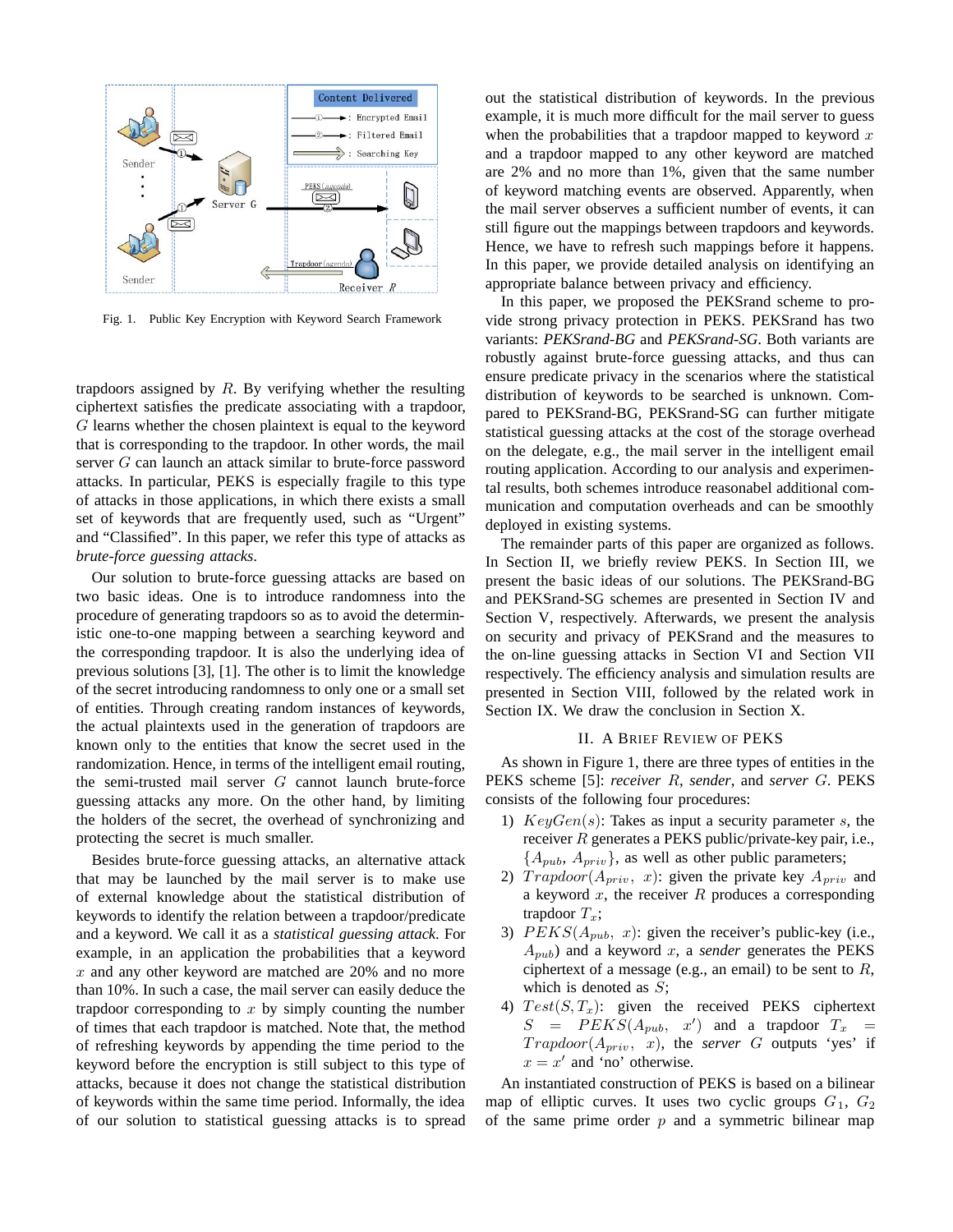$e: G_1 \times G_1 \rightarrow G_2$  between them. If we use a multiplicative notation to describe the operation in  $G_1$  and  $G_2$ , e has following properties:

- Bilinear:  $e(g^x, g^y) = e(g, g)^{xy}$  for all integers  $x, y \in$  $[1, p], g \in G_1;$
- Non-degenerate:  $e(g, g) \neq 1$  and if g is a generator of  $G_1$  then  $e(g, g)$  is a generator of  $G_2$ ;
- Computable: There is a polynomial time algorithm to compute  $e(g, h) \in G_2$  for all  $g, h \in G_1$ .

The security of PEKS is based on the assumption of Elliptic Curve DLP, which is believed to be intractable for certain carefully chosen groups including the group that is formed by the points on an elliptic curve defined over a finite field. More specifically, given two points on an elliptic curve, q and  $q^x$ , where  $x$  is a scalar, it is computationally infeasible to obtain  $x$ , if  $x$  is sufficiently large.

### III. BASIC IDEAS OF OUR SOLUTIONS

We observe that, PEKS's incompetence in ensuring predicate privacy is due to two facts. On the one hand, the keywords used to create trapdoors in the targeted applications (e.g., intelligent email routing) are meaningful dictionary words. On the other hand, there exists a deterministic one-to-one mapping between a keyword and a trapdoor.

Based on this observation, our first idea is to randomize the original keywords so that the transformed keywords used to generate the trapdoors are not meaningful dictionary words any more. A naïve solution is that, user  $R$  (i.e., the receiver) and all other users (i.e., senders) share a secret  $N$ , which is concatenated with original keywords (e.g., the key refreshing solution proposed by Baek, Safiavi-Naini, and Susilo [3]) or is used as the key for hashing original keywords. However, such privacy protection is frail, since the protection of the shared secret is difficult. If any sender is compromised, which is very likely given that the size of the set of senders is usually large, this protection relies entirely on the security of the semitrusted delegate. Moreover, it is also not suitable for scenarios where the membership of the set of senders might be dynamic, which results in additional costs of key/secret management. To address this issue, we limit the entities that hold the secret used for randomization to only one or a small set of proxy servers, which are well protected and thus are more secure than normal senders. This method also greatly reduces the cost of key/secret management. The PEKSrand-BG Scheme is built upon the first idea.

Another idea is to map a keyword to multiple trapdoors instead of one. It can weaken the effectiveness of statistical guessing attacks at the cost of the increasing overhead of storing trapdoors at the semi-trusted delegate. The PEKSrand-SG Scheme is developed through a combination of both ideas.

In our design, besides the three types of entities in the original PEKS system, we add a new type of entities called *proxy server*. In the remained parts of this paper, to avoid confusions, we denote searching server and proxy server as *gateway* and *proxy*, respectively.



Fig. 2. The Framework of the PEKSrand-BG Scheme

We assume that, both the proxy and the gateway are semitrusted. In other words, they do not launch active attacks (e.g., probe-response attacks [13], [4], [16]) or collude with any malicious user, unless being compromised. We also assume that there exist certain security mechanisms that can detect the compromise that occurs on any proxy or the gateway (e.g., through monitoring behavior inconsistent with the protocol) and recover it within a short period. Hence, we assume that, although the adversary is capable of compromising the gateway or a proxy, she cannot control both all proxies and the gateway at the same time. We argue that this assumption is reasonable in practice, in particular in the PEKSrand-SG scheme, where a set of proxies instead of one are used.

#### IV. THE PEKSRAND-BG SCHEME

The framework of the PEKSrand-BG scheme is illustrated in Figure 2. We denote the receiver and the sender as Alice and Bob, respectively. Now, Bob wants to send a message (e.g., an email) to Alice, who relies on the gateway to route the incoming messages based on the keywords contained in the messages.

In PEKSrand-BG, to be resistant to brute-force guessing attacks, Alice transforms the original meaningful keywords using a secret during the trapdoor generation. To guarantee that the searching function is still workable with randomized keywords without any interaction between Bob and Alice, we employ a proxy which sits between senders and the gateway. The proxy's major responsibility is to pre-process the PEKS ciphertexts received from the senders before forwarding them. We specify two hash functions  $H_1$ : {0, 1}<sup>\*</sup> →  $G_1$  and  $H_2$ :  $G_2 \rightarrow \{0, 1\}^{\log p}$ . The detailed procedures are as follows.

•  $KeyGen(s)$ : Alice picks a random number  $\alpha \in \mathbb{Z}_p^*$  and a nerator  $\alpha$  of  $G_+$  and then outputs a public/private level pair generator  $g$  of  $G_1$ , and then outputs a public/private key pair  $A_{pub} = [g, h = g^{\alpha}]$  and  $A_{priv} = \alpha$ . Afterward, Alice chooses a secret number  $k \in \mathbb{Z}_p$  and calculates it's multiplicative inverse as  $k^{-1} \in \mathbb{Z}_p$  which satisfies  $k * k^{-1} (mod \ p) = 1$ . At the end of this step, Alice sends  $k^{-1}$  to the proxy through a secure channel between Alice and the proxy;

•  $Trapdoor(A_{priv}, x, k)$ : Given the private key  $A_{priv} = \alpha$ , the secret  $k$  and a keyword  $x$ , Alice produces the trapdoor  $T_x = H_1(x)^{\alpha*k}$  and delivers it to the gateway through another secure channel between Alice and the gateway;

•  $PEKS(A_{pub}, x)$ : For a keyword x, Bob first picks a random number  $r \in Z_p^*$ , and computes  $t = e(H_1(x), h^r) \in G_2$ ,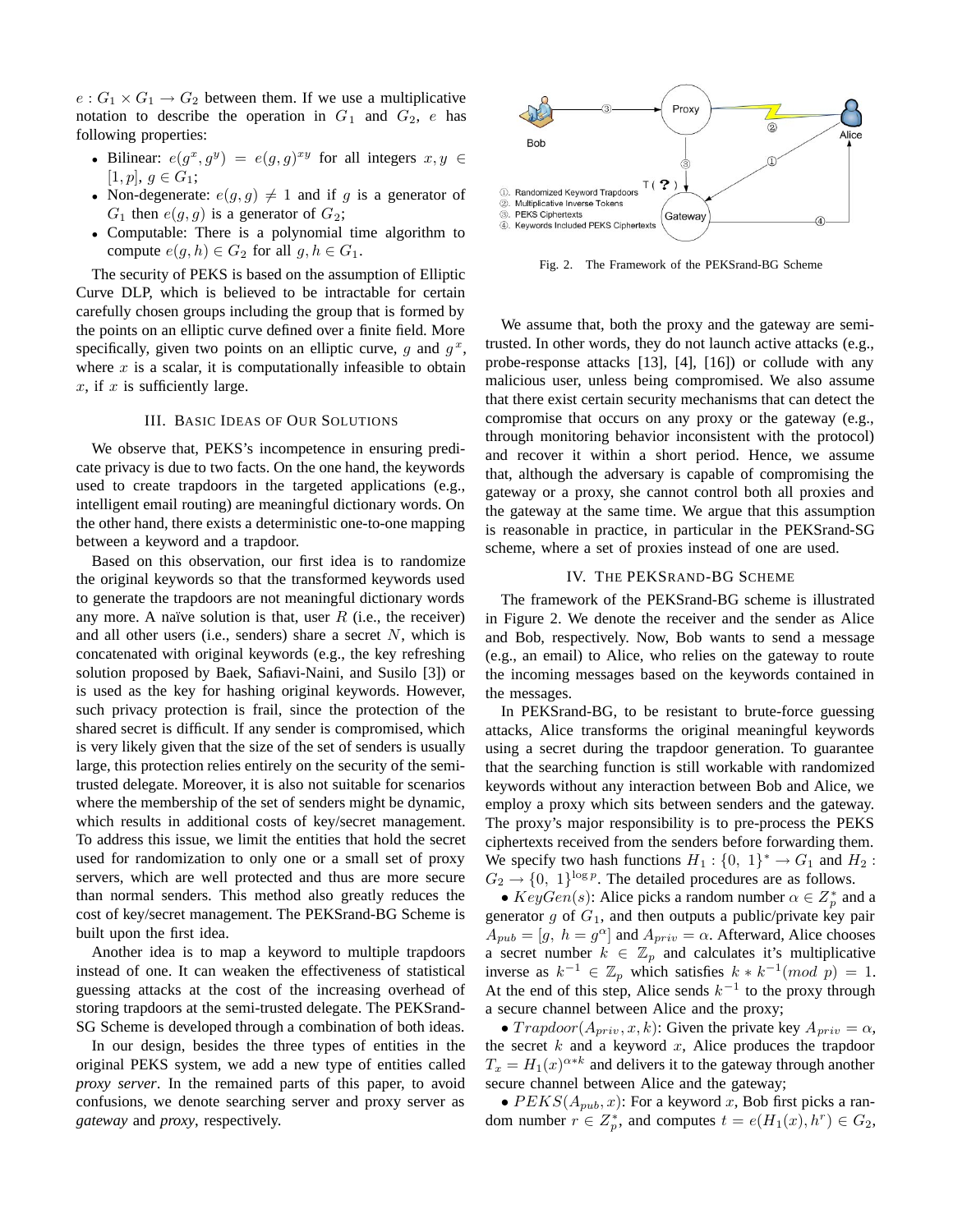then outputs the PEKS ciphertext  $S = [q^r, H_2(t)]$ . Then, the PEKS ciphertext  $S$  is sent to the proxy;

•  $PEKGrand(S, k^{-1})$ : For each PEKS ciphertext S received, the proxy updates it with the multiplicative inverse number  $k^{-1}$ . More specifically, the transformed PEKS ciphertext (i.e., the PEKSrand ciphertext) is calculated as  $S'$  $[g^{r*k^{-1}}, H_2(t)]$ . Afterwards, the proxy forwards S' to the gateway.

•  $Test(S', T_x)$ : Let each PEKSrand ciphertext  $S' = [A, B]$ .<br>
e gateway tests if  $H_2(e(T - A)) = B$ . If so then it is a The gateway tests if  $H_2(e(T_x, A)) = B$ . If so, then it is a match otherwise it is not match.

#### V. THE PEKSRAND-SG SCHEME

Although PEKSrand-BG is efficient and can defend bruteforce guessing attacks, we still have a few concerns about the security of this scheme. In PEKSrand-BG, we raise the threshold of breaking the system through compromising online server(s) from a single gateway in PEKS to two servers (i.e., a gateway and a proxy). However, in security-critical scenarios, we may want to further raise the bar. The other concern is that, the PEKSrand-BG scheme is still vulnerable to statistical guessing attacks. It is due to the fact that, the PEKSrand-BG scheme breaks only the deterministic and direct mapping between a meaningful keyword and the corresponding trapdoor through randomizing the original keyword but not the indirect one-to-one mapping between the original keyword and the new trapdoor. Hence, the frequency of the appearance of a specific keyword is the same as that of the corresponding trapdoor or predicate. Consequently, in the scenarios where the adversary has extra knowledge on the statistical distribution of keywords, the PEKSrand-BG scheme fails to protect predicate privacy.

For the first concern, a naïve solution of maintaining a few proxies holding the same secret  $k$  does not work. Even worse, it actually increases the risk of server compromises. Therefore, we think about increasing both the number of proxies and the number of secrets stored among the set of proxies. As to the second concern, our solution is to transform the oneto-one mapping, either direct or indirect, between an original keyword and a corresponding trapdoor in PEKS into a one-tomany mapping. To address these two concerns, in PEKSrand-SG we employ a combination of two methods: *Proxy Farm* and *Random Walk*.

A proxy farm consists of  $N$  proxies, each of which stores a distinct multiplicative inverse. In a simple application of this proxy farm method, upon receiving a PEKS ciphertext, the proxy performs the same type of ciphertext transformation as in PEKSrand-BG, with its own multiplicative inverse. Afterwards, the proxy forwards the resulting PEKSrand ciphertext to the gateway. In such a scheme, the PEKSrand ciphertexts corresponding to the same keyword are verified by distinct trapdoors at the gateway, if they are generated by different proxies. In other words, the original one-to-one mapping has been converted into a one-to- $F$  mapping, where  $F$  is an important parameter related to privacy protection. As a result, the gateway has to store all the  $F$  trapdoors corresponding to the same keyword. Hence, the storage overhead at the gateway



Fig. 3. The Framework of the PEKSrand-SG Scheme

is increased by a factor of  $F$ . In addition, we need  $F$  proxies in the proxy farm. Although the storage overhead at the gateway is reasonable in practice<sup>1</sup>, it is costly to maintain a proxy farm with a large size, considering the level of security protection and trust level required. To mitigate this overhead, we integrate the idea of random walk into the proxy farm method. Now, a ciphertext will be transformed multiple times with distinct inverses instead of only once before it is finally forwarded to the gateway. Let  $U$  and  $u$  denote the number of proxies in the proxy farm and the number of times that a ciphertext is transformed with distinct inverses. In such a new method, with a proxy form with size  $U$ , we can achieve the same level of privacy protection as that is provided by a proxy form with size  $C_U^u$  in the simple application of this proxy farm method. The framework of the PEKSrand-SG scheme, which incorporates the ideas of proxy forma and random walk, is shown in Figure 3.

#### *A. Procedures of the PEKSrand-SG Scheme*

The PEKSrand-SG scheme consists of the four phases: setup, encrypt, random-walk, and keyword-searching.

*1) Setup:* To initialize the whole system, the following system-wide parameters are defined:  $U$  is the number of proxies that form the proxy farm, while  $u$  is the number of distinct proxies involved in a random walk; the security parameter s determines the size, p, of the groups  $G_1$  and  $G_2$ , and e is a symmetric bilinear pairing between two groups and defined as  $e: G_1 \times G_1 \rightarrow G_2$ . Similar to PEKSrand-BG, to generate a system wide public key pair, Alice picks a random  $\alpha \in \mathbb{Z}_p^*$  and a generator g of  $G_1$ , and outputs  $A_{pub} = [g, h = g^{\alpha}]$  and  $A_{priv} = \alpha$ .

To initialize the PEKSrand function in a proxy farm consisting of U proxies, Alice chooses U secret numbers  $(k_i, for i =$  $1, 2, \ldots, U$  and calculates the corresponding multiplicative inverses  $k_i^{-1}$  that satisfies  $k_i * k_i^{-1} (mod\ p) = 1$ . Then, Alice sends each proxy a distinct  $\langle i, k_i^{-1} \rangle$  pair through a secure channel.

For each keyword x specified by Alice,  $C_U^u$  trapdoors corresponding to x, denoted as  $T_x^j (j \in \{1, 2, ..., C_U^u\})$ , are

1Please refer to Section VIII-A for more details.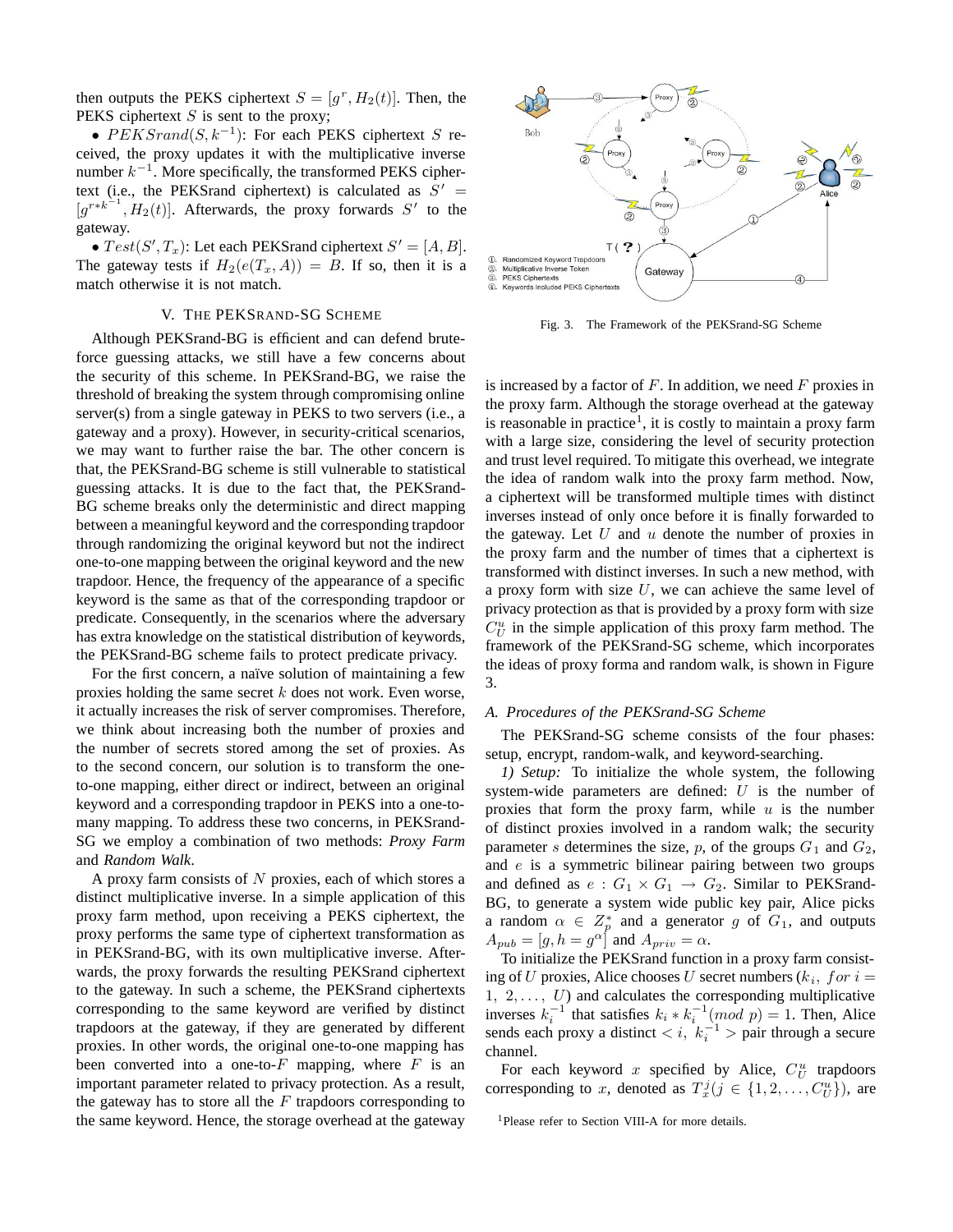generated. The trapdoors  $T_x^j$ 's are calculated as follows:

$$
T_x^j = H_1(x)^{\alpha * \prod_{i \in V_j} k_i}, \quad \text{for } j \in \{1, 2, \dots, C_U^u\} \tag{1}
$$

where  $V_j$  is a subset of  $\{1, 2, \ldots, U\}$  with u elements. Let  $I_j$  denote a string that concatenates all elements in  $V_j$ with a predefined delimiter, such as ":". For example, given that  $V_i = \{2, 4, 7\}$ ,  $I_i$  is denoted as "2:4:7". Finally, Alice distributes all  $C_U^u$  pairs of  $\langle I_j, T_x^j \rangle$  to the gateway through a secure channel.

*2) Encrypt:* In the encrypt phase of PEKSrand-SG, Bob encrypts the keyword  $x$  in the same way as in PEKSrand-BG and outputs the PEKS ciphertext  $S = [q^r, H_2(t)]$ . Afterwards,  $S$  is forwarded to a randomly chosen proxy in the proxy farm.

*3) Random-Walk:* Without loss of generality, we assume that proxy  $P_1$  is the first proxy receiving the PEKS ciphertext S and  $P_1$  holds the inverse  $k_1^{-1}$ ,  $P_1$  transforms the ciphertext<br>with  $k_1^{-1}$  and outputs  $S = [a^{r*k_1^{-1}} \ H^{(r)}]$ . Then prove  $P$ with  $k_1^{-1}$  and outputs  $S_1 = [g^{rk_1^{-1}}, H_2(t)]$ . Then, proxy  $P_1$ <br>generates  $2 \leq F_1$ ,  $S_2$ ,  $\sum$  pair, where  $F_1$  is the index of generates  $a \le E_1$ ,  $S_1 >$  pair, where  $E_1$  is the index of the multiplicative inverse held by proxy  $P_1$  in the format of a string (i.e., "1" in this case), and forwards the pair to a randomly chosen proxy in the farm other than itself.

Without loss of generality, we assume that the path of the random walk within the proxy farm is  $P_1 \rightarrow P_2 \rightarrow$  $\ldots \rightarrow P_u$ , and proxy  $P_i$  holds a multiplicative inverse  $k_i^{-1}$  for  $i = 1, 2, \ldots, u$ . For the following random walk<br>process we denote the PEKS rand cinnetext pair that a process, we denote the PEKSrand ciphertext pair that a proxy  $P_i$  receives from another proxy as  $\langle E_x, S_x \rangle =$  $[g^{rk\overline{k}_1^{-1} * k_2^{-1} \cdots * k_x^{-1}}, H_2(t)] >$  where x represents the number of proxies that have performed a transformation on the ciphertext so far during the random walk. Proxy  $P_i$  first checks whether the index of its multiplicative inverse is indicated in  $E_x$ . If it is true, it means that proxy  $P_i$  has previously performed a transformation on this ciphertext. In such a case,  $P_i$  simply forwards the received pair to a randomly chosen proxy again without any modification. Otherwise, proxy  $P_i$  will update the pair as  $\langle E_{x+1}, S_{x+1} = [g^{rk_1^{-1}*k_2^{-1}\cdots*k_x^{-1}*k_{(x+1)}^{-1}}, H_2(t)] \rangle$ , where  $E_{x+1}$  is the concatenation of  $E_x$  and the index of the multiplicative inverse of  $P_i$ , separated by the predefined delimiter. Afterwards, proxy  $P_i$  checks the number of the indexes of inverses that appear in  $E_{x+1}$ . If it is less than u,  $P_i$  forwards the pair to a randomly chosen proxy in the farm other than itself. If it is equal to  $u$ , the random walk process is complete, and proxy  $P_i$  will forward the  $\langle E_u, S_u \rangle$  pair to the gateway.

*4) Keyword-Searching:* The whole trapdoor set that Alice assigns to the gateway can be divided into  $C_U^u$  subsets, each of which contains  $d$  trapdoors for  $d$  keywords that Alice chooses and is corresponding to a unique combination of u proxies. Each subset can be labeled with the corresponding  $I_j$  for  $j \in \{1, 2, \ldots, u\}$ . Upon receiving  $a \lt E_u$ ,  $S_u > \text{pair}$ from the last hop of the proxy farm, instead of searching the whole trapdoor set, therefore, we may first identify the subset of trapdoors corresponding to the combination of proxies that have performed the transformation operation on the ciphertext. It can be done by simply comparing  $X_u$  with the  $I_j$ 's of subsets that the gateway receives from Alice.

Once the subset of trapdoors is determined, the gateway performs the keyword searching step in the same way as in the PEKSrand-BG scheme. Let  $S_u = [A, B]$  denote the received PEKSrand ciphertext. More detailedly, the gateway executes  $Test(S_u, T_x^j)$  to verify whether  $H_2(e(T_x^j, A)) = B$  is<br>satisfied. If so, it means that the original plaintext contains the satisfied. If so, it means that the original plaintext contains the keyword corresponding to the trapdoor used in the verification, i.e.,  $x$ . The correctness of the verification is shown as follows.

$$
H_2(e(T_x^j, A)) = H_2(e(H_1(x)^{\alpha * k_1 * k_2 * \cdots * k_n}, g^{r * k_1^{-1} * k_2^{-1} * \cdots * k_n^{-1}}))
$$
  
\n
$$
= H_2(e(H_1(x), g)^{\alpha * k_1 * k_2 * \cdots * k_n * r * k_1^{-1} * k_2^{-1} * \cdots * k_n^{-1}})
$$
  
\n
$$
= H_2(e(H_1(x), g)^{\alpha * r * k_1 * k_1^{-1} * k_2 * k_2^{-1} * \cdots * k_n * k_n^{-1}})
$$
  
\n
$$
= H_2(e(H_1(x), g)^{\alpha * r})
$$
  
\n
$$
= B
$$
  
\n
$$
M = \text{EFGUPITY AND PNUCV AND VUSUS OF THE}
$$

# VI. SECURITY AND PRIVACY ANALYSIS OF THE PEKSRAND SCHEMES

In this section, we analyze the level of security and privacy achieved in the PEKSrand-BG and PEKSrand-SG schemes.

#### *A. Security Analysis*

The security of both PEKSrand schemes relies on the difficulty of the Elliptic Curve DLP: suppose  $g^x$  and  $g^{x*k^{-1}}$ (resp.  $g^{x*k}$ ) are two points on an elliptic curve where both  $k^{-1}$  (respectively, k) and x are scalars. Given  $g^x$  and  $g^{x*k^{-1}}$ (resp.  $g^{x*k}$ ), it is computationally infeasible to obtain  $k^{-1}$ (respectively, k), if  $k^{-1}$  (resp. k) is sufficiently large.

In the PEKSrand-BG scheme, due to the usage of randomized keywords, in order to break the system, e.g., compromising data confidentiality, the adversary has to compromise both the gateway and the proxy. In the PEKSrand-SG scheme, the protection is further enhanced in the sense that the adversary has to compromise both the gateway and at least  $u$  proxies.

#### *B. Privacy Analysis*

As an extension of PEKS, both variants of the PEKSrand scheme inherit PEKS's capability of ensuring plaintext privacy. Hence, in this paper we limit privacy analysis to the protection of predicate privacy, more specifically, privacy protection against brute-force guessing attacks and statistical guessing attacks. In addition, since these two types of attacks require the knowledge of trapdoors, which is only held by the semitrusted gateway and the receiver, in the following analysis we focus on privacy protection against the gateway.

*1) Protection against Brute-force Guessing Attacks:* The root cause of brute-force guessing attacks against the original PEKS scheme is that, a predicate represents a deterministic and direct mapping between the original keyword and a trapdoor. In both variants of the PEKSrand scheme, such a mapping is changed. More specifically, the mapping represented by a predicate is neither deterministic (i.e., the original keyword is randomized before the generation of the trapdoor), nor direct (i.e., the mapping between the original keyword and the trapdoor is indirect, although there exists a direct mapping between the randomized keyword and the trapdoor). As a result, they are robust against brute-force guessing attacks.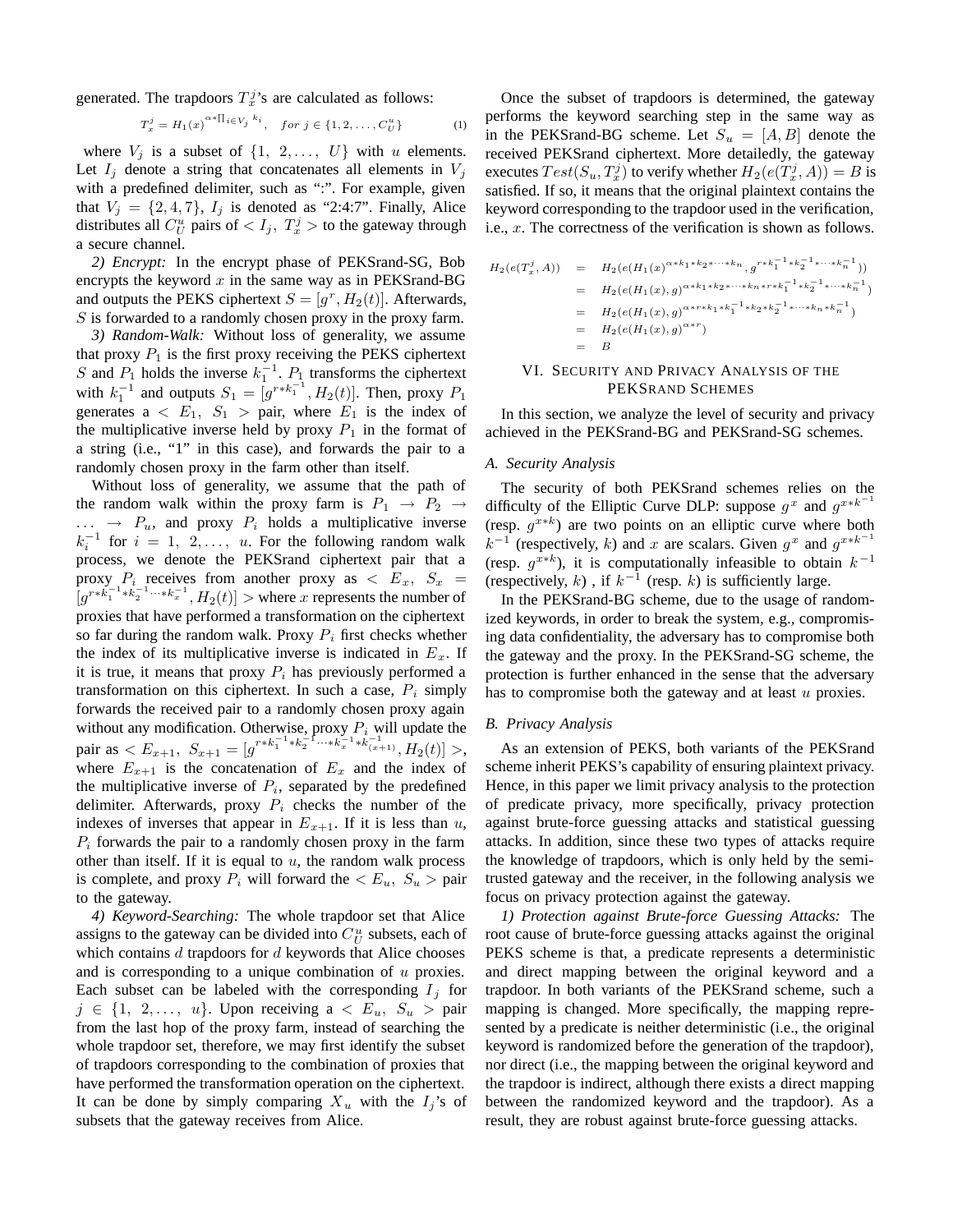*2) Protection against Statistical Guessing Attacks:* Unlike brute-force guessing attacks, in statistical guessing attacks the adversary has extra knowledge of the statistical distribution of keywords. We observe that, in spite of the randomization of keywords before trapdoor generation, in PEKSrand-BG there exists an indirect mapping between the original keyword and the trapdoor that is generated from a randomized instance of the original keyword. And such a mapping can be revealed through first recording the history of trapdoor mapping during the keyword searching procedure and then comparing the frequency of a specific keyword, which is obtained from the extra knowledge of the statistical distribution of keywords, with the frequency that each trapdoor has been successfully matched. Hence, the PEKSrand-BG scheme is vulnerable to statistical guessing attacks.

Since it is not feasible to limit the keyword usage at the sender side, we consider to mitigate the observed matched frequency of trapdoors during keyword searching phase at the gateway side. In the PEKSrand-SG variant, each keyword is mapped to multiple trapdoors instead of one in PEKSrand-BG. Theoretically, the PEKSrand-SG scheme is also vulnerable to statistical guessing attacks, since the expansion from oneto-one mapping to one-to-many mapping is applied to all keywords. Therefore, for two keywords  $x_1$  and  $x_2$ , if the frequency of  $x_1$  is higher than that of  $x_2$ , in PEKSrand-SG the frequency of any trapdoor that is mapped to  $x_1$  is still higher than the frequency of any trapdoor that is mapped to  $x_2$ . For example, suppose that statistically the frequencies of  $x_1$  and  $x_2$  are 20% and 10%, respectively. Assume that, a proxy farm consisting of five proxies is deployed and each ciphertext has been transformed two times before being forwarded to the gateway. Hence, each keyword is mapped to  $C_5^2 = 10$  trapdoors, and statistically the frequency of any<br>trandoor derived from  $x_1$  (i.e., 2%) is higher than that of trapdoor derived from  $x_1$  (i.e., 2%) is higher than that of any trapdoor derived from  $x_2$  (i.e., 1%). However, intuitively, given the same number of total successful trapdoor matching  $2$ , to distinguish two events with the statistical probability of 2% and 1%, respectively, is more difficult than to distinguish two events with the statistical probability of 20% and 10%, respectively. In the following, we seek the theoretical basis that supports such an intuition and estimate the effectiveness of this method.

We begin with the entropy analysis [9]. We first define the *mapping factor* F as the number of trapdoors that are mapped to a single keyword. Hence, F is equal to 1 and  $C_U^u$ in PEKSrand-BG and PEKSrand-SG, respectively, where U and  $u$  denote the number of proxies in the proxy farm and the number of times that a ciphertext is transformed with distinct inverses. Let  $X = \{x_1, x_2, \ldots, x_k\}$  denote the set of all keywords that the receiver chooses. Let  $T_{BG}$  =

 ${T_1, T_2, \ldots, T_k}$  denote the set of trapdoors corresponding to X in the PEKSrand-BG scheme. Let  $p_i$  denote the probability that keyword  $x_i$  or the corresponding trapdoor  $T_i$  is used. Hence, the entropy of keywords  $X$  or trapdoors  $T_{BG}$  in the PEKSrand-BG scheme, denoted as  $E_{BG}$ , can be calculated according to Equation (2).

$$
E_{BG} = -\sum_{i=1}^{k} p_i \log p_i \tag{2}
$$

Let  $T_{SG} = \{T_1^1, \ldots, T_f^F, T_2^1, \ldots, T_f^F, \ldots, T_k^1, \ldots, T_k^F\}$ <br>note the set of trandoors corresponding to X in the denote the set of trapdoors corresponding to  $X$  in the PEKSrand-SG scheme.  $p_i^j$  denote the probability that trapdoor  $T_i^j$  is used. In the PEKSrand-SG scheme, each keyword is mapped to F trapdoors evenly. Thus, we have  $p_i^j = \frac{p_i}{F}$ .<br>Consequently the entropy of keywords X or trapdoors  $T_{SG}$  in Consequently, the entropy of keywords  $X$  or trapdoors  $T_{SG}$  in the PEKSrand-SG scheme, denoted as  $E_{SG}$ , can be calculated as follows.

$$
E_{SG} = -\sum_{i=1}^{k} \sum_{j=1}^{F} p_i^j \log p_i^j = -\sum_{i=1}^{k} \sum_{j=1}^{F} \frac{p_i}{F} \log \frac{p_i}{F}
$$
  

$$
= -\sum_{i=1}^{k} p_i \log \frac{p_i}{F} = -\sum_{i=1}^{k} p_i (\log p_i - \log F)
$$
  

$$
= -\sum_{i=1}^{k} p_i \log p_i + \sum_{i=1}^{k} p_i \log F
$$
  

$$
= E_{BG} + \sum_{i=1}^{k} p_i \log F = E_{BG} + \log F
$$
(3)

According to Equation (3), compared to PEKSrand-BG, the entropy of keywords X is improved by a value of  $\log F$  in PEKSrand-SG. In addition, Equation (3) also shows that, by increasing the mapping factor  $F$ , we can achieve better privacy protection on keywords. In practice, compared to entropy, probability is a more intuitive representation of the privacy criteria. Hence, in the following we present the probability analysis so as to illustrate the trade-off between privacy and efficiency in a more clear and intuitive manner.

To perform further analysis, we introduce a new concept called  $n-F$  *undistinguishable*. Let  $n$  denote the total number of successful trapdoor matching. Given a pair of trapdoors  $T_A$  and  $T_B$  corresponding to keywords A and B, respectively, without loss of generality, we assume that the frequency of A is higher than that of  $B$  according to the statistical distribution of keywords. If the actual number of times that trapdoor  $T_B$ is matched is no less than that of trapdoor  $T_A$ , we say that "the trapdoor  $T_A$  is n-F undistinguishable from the trapdoor  $T_B$ ". Hence, our design goal is to maximize the probability of n-F undistinguishable, denoted as  $p_{n-F}$ . Further, let  $p_{n-F}^{BG}$ and  $p_{n-F}^{SG}$  denote the probability of n-F undistinguishable in PEKSrand-BG and PEKSrand-SG, respectively.

If we view each trapdoor matching as an experiment with only two possible results (i.e., " $T_A$  is matched" and "Otherwise"), the probability of trapdoor  $T_A$  is matched  $k_A$  times in a sequence of  $n$  independent matching experiments can be calculated using Equation (4) according to the binomial distribution.

<sup>&</sup>lt;sup>2</sup>In the theoretical analysis, we ignore unsuccessful trapdoor matching due to two reasons. The adversary's knowledge of the statistical distribution of keywords is defined in terms of all matched keywords. Moreover, we argue that taking unsuccessful trapdoor matching into consideration actually introduces noise to the statistical distribution and thus favor our goal of privacy protection.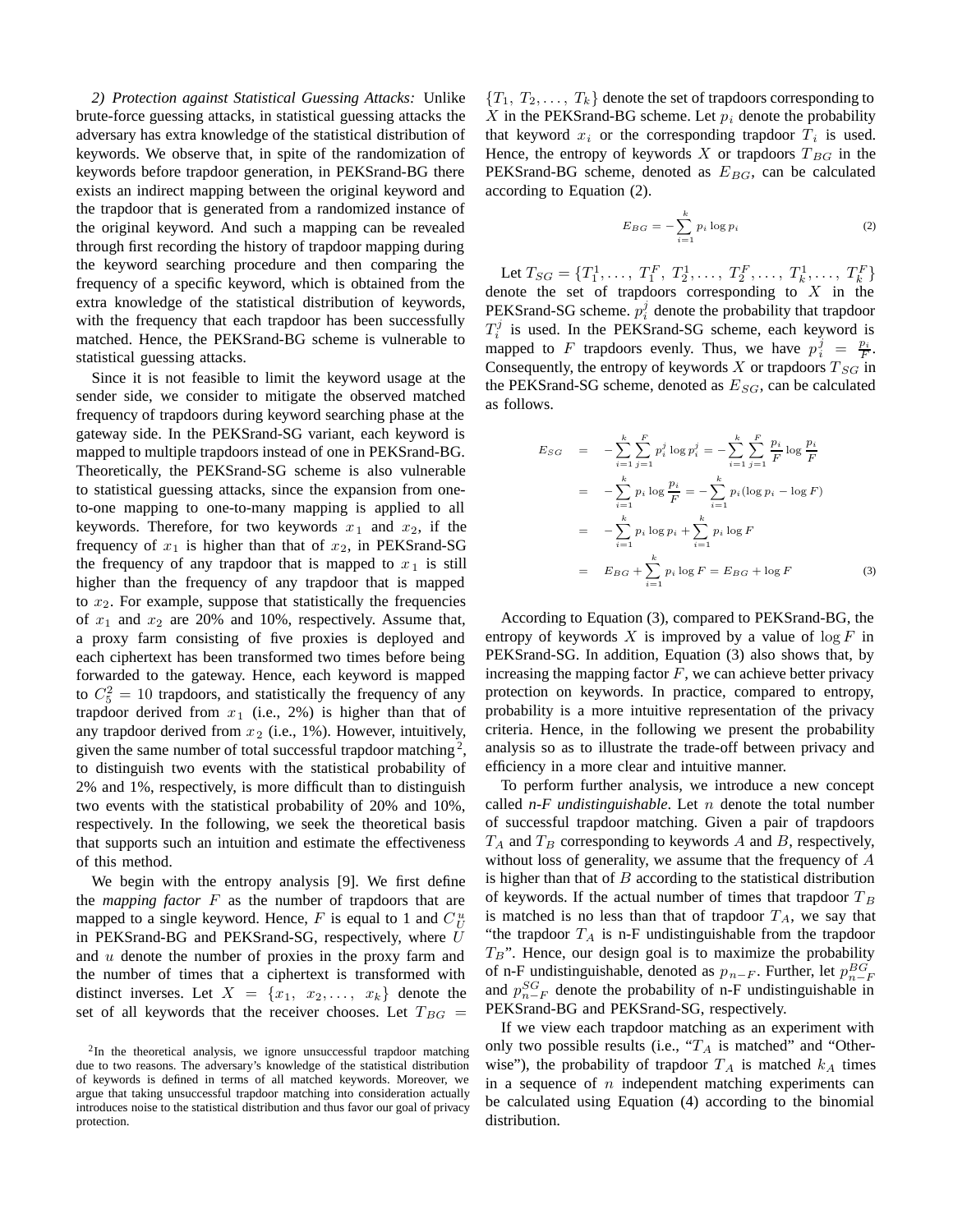

Fig. 4. Probability Comparison of PEKSrand-BG and PEKSrand-SG (10– 250)

$$
p_{A-k} = f(n, k_A, p_A) = C_n^{k_A} p_A^{k_A} (1 - p_A)^{n-k_A}
$$
 (4)

where  $p_A$  is the statistical probability that trapdoor  $T_A$  is matched in the  $n$  independent experiments.

Similarly, if we view each trapdoor matching as an experiment with only two possible results (i.e.,  $T_B$  is matched" and "Otherwise"), among the remained  $n - k_A$  independent matching experiments (namely, excluding  $k_A$  independent experiments matching  $T_A$ ), the probability of trapdoor  $T_B$ is matched  $k_B$  times, given that trapdoor  $T_A$  is matched  $k_A$ times, can be calculated using Equation (5) according to the binomial distribution.

$$
p_{B-k} = f(n - k_A, k_B, \frac{n}{n - k_A} \cdot p_B)
$$
  
=  $C_{n-k_A}^k (\frac{n}{n - k_A} \cdot p_B)^{k_B} (1 - \frac{n}{n - k_A} \cdot p_B)^{n - k_A - k_B}$  (5)

where  $p_B$  is the statistical probability that trapdoor  $T_B$  is matched in terms of all  $n$  experiments including those experiments matching  $T_A$ . Hence,  $p_{n-F}^{BG}$  can be calculated as shown in Equation (6).

$$
p_{n-F}^{BG} = \sum_{k_A=0}^{n} [f(n, k_A, p_A) * \sum_{k_B=k_A}^{n-k_A} f(n - k_A, k_B, \frac{n}{n - k_A} \cdot p_B)]
$$
  

$$
= \sum_{k_A=0}^{n} [C_n^k p_A^k (1 - p_A)^{n-k_A} * \sum_{k_B=k_A}^{n-k_A} C_{n-k_A}^k (\frac{n \cdot p_B}{n - k_A})^{k_B} (1 - \frac{n \cdot p_B}{n - k_A})^{n-k_A-k_B}] \qquad (6)
$$

In the PEKSrand-SG, the one-to-one mapping between an original keyword and a corresponding trapdoor is transformed into a one-to- $F$  mapping. Accordingly, the statistical probabilities of any trapdoor  $T'_A$  mapped to keyword A and any trapdoor  $T'_B$  mapped to keyword B are changed into  $p'_A = \frac{p_A}{F}$ 



Fig. 5. Tradeoff between Statistics Privacy and Storage Efficiency

and  $p'_B = \frac{p_B}{F}$ , respectively. Hence,  $p_{n-F}^{SG}$  can be calculated according to Equation (7) according to Equation (7).

$$
p_{n-F}^{SG} = \sum_{k_A=0}^{n} [f(n, k_A, p'_A) * \sum_{k_B=k_A}^{n-k_A} f(n - k_A, k_B, \frac{n}{n-k_A} \cdot p'_B)]
$$
  
= 
$$
\sum_{k_A=0}^{n} [C_n^{k_A} (\frac{p_A}{F})^{k_A} (1 - \frac{p_A}{F})^{n-k_A} * \sum_{k_B=k_A}^{n-k_A} C_{n-k_A}^{k_B} [\frac{np_B}{(n-k_A)F}]^{k_B} [1 - \frac{np_B}{(n-k_A)F}]^{n-k_A-k_B} ]
$$
 (7)

Let  $p_{n-F}^{SG'}$  denote the probability of n-F undistinguishable in PEKSrand-SG, given any possible pair of trapdoors  $T_A$  and  $T_B$ corresponding to keywords  $A$  and  $B$ , respectively. According to Equation (8), we know that  $p_{n-F}^{SG} = p_{n-F}^{SG}$ .

$$
p_{n-F}^{SG} = \sum_{i=1}^{F} \sum_{j=1}^{F} p_{ij} \cdot p_{n-F}^{(i,j)} = \sum_{i=1}^{F} \sum_{j=1}^{F} \frac{1}{F^2} \cdot p_{n-F}^{SG} = p_{n-F}^{SG} \tag{8}
$$

where  $p_{ij}$  denote that the probability of a specific pair that consists of the ith trapdoor corresponding to keyword A and the *j*th trapdoor corresponding to keyword  $B$  is chosen and  $p_{n-F}^{(i,j)}$  denote the probability of n-F undistinguishable when such a pair is chosen.

In Figure 4, we compare the probabilities of n-F undistinguishable in PEKSrand-BG and PEKSrand-SG under four settings of  $p_A$  and  $p_B$ . As shown in Figure 4,  $p_{n-F}^{SG}$  is much higher than  $p_{n-F}^{BG}$  in all settings. Nonetheless, careful readers may notice that in Figure 4 the probability of n-F undistinguishable may drop to a low level if  $n$  is big enough, i.e., by observing a large number of trapdoor matching records, even in the PEKSrand-SG scheme.

To address this issue, we need to perform periodical secret refreshments, i.e., executing the setup phase in PEKSrand-SG after executing a predetermined number of successful trapdoor matchings, which we call the refreshing threshold. Apparently, there exists a trade-off between privacy and efficiency. More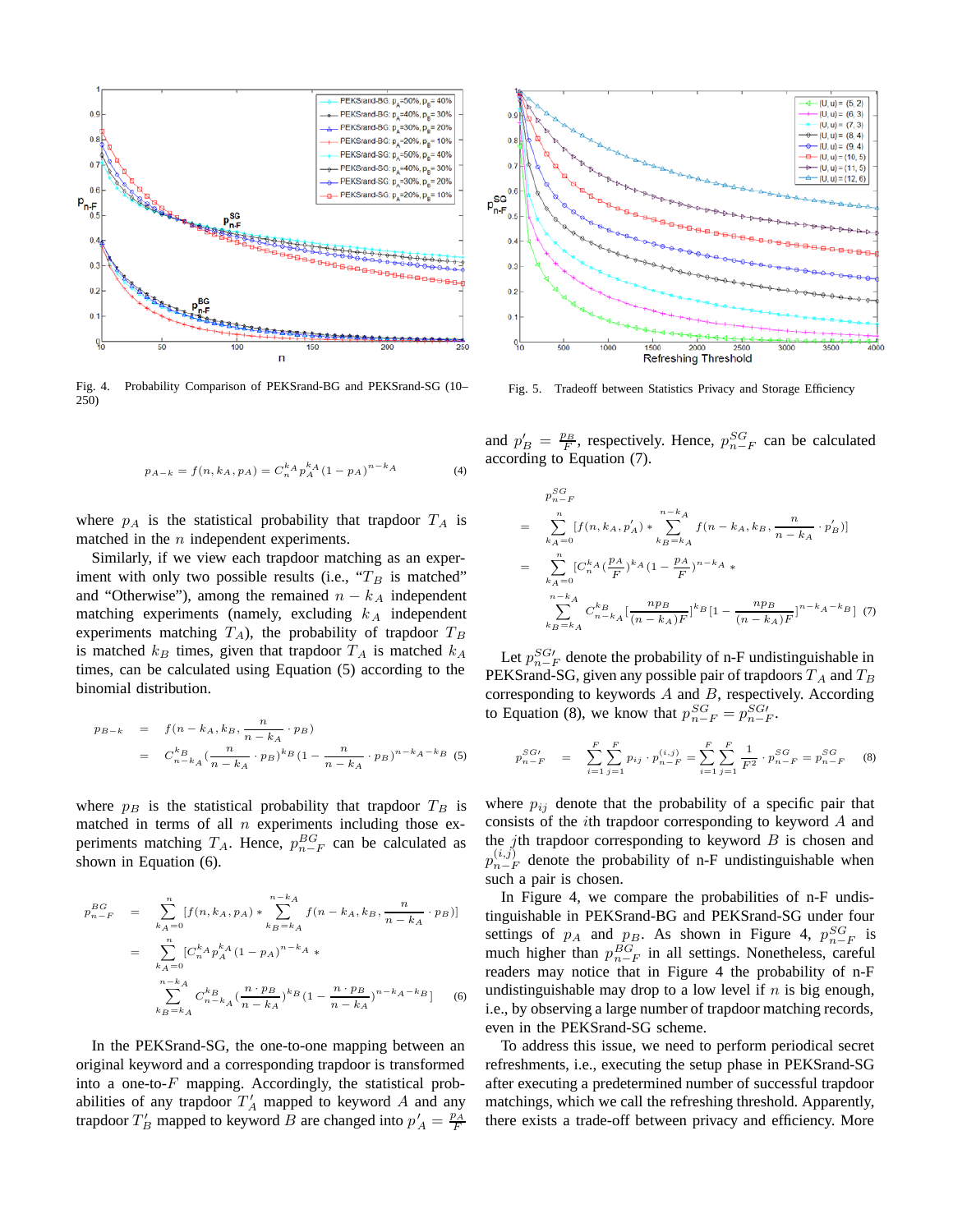TABLE I  $M$ apping Factors and Refreshing Thresholds When  $p^{SG}_{n-F} \geq 0.5$ 

| (U, u)  | F   | ТD   | TD/F              |
|---------|-----|------|-------------------|
| (5, 2)  | 10  | 53   | 5.30              |
| (6, 3)  | 20  | 108  | 5.40              |
| (7, 3)  | 35  | 189  | 5.40              |
| (8, 4)  | 70  | 379  | 5.41              |
| (9, 4)  | 126 | 683  | $5.\overline{42}$ |
| (10, 5) | 242 | 1367 | 5.65              |
| (11, 5) | 462 | 2507 | 5.43              |

specifically, Figure 5 shows the trade-off between the probability of n-F undistinguishable and the refreshing threshold when  $p_A = 30\%$  and  $p_B = 20\%$ . Note that, given that the number of proxies is fixed, to maximize the mapping factor  $F$ , we choose  $u = \lfloor \frac{U}{2} \rfloor$ . According to Figure 5, given a specific requirement<br>on  $p_{n-F}^{SG}$ , by slightly increasing the number of proxies in the proxy farm, the refreshing threshold can be improved significantly. For example, assume that we set the privacy requirement as  $p_{n-F}^{SG} \geq 0.5$ , Table I shows the maximum<br>refreshing threshold satisfying the privacy requirement under refreshing threshold satisfying the privacy requirement under different settings of proxy farm and random walking. The mapping factor and the refreshing threshold is denoted as  $F$  and  $TD$ , respectively, in Table I. When the setting of random walking is  $(U, u) = (5, 2)$ , the maximum refreshing threshold is only 53. By simply increasing the number of proxies to 10 and 11, the maximum refreshing threshold is increased to 1367 and 2507, respectively. We argue that, such refreshing thresholds are sufficient for many real applications, e.g., intelligent email routing. A more detailed analysis about the overhead of the proposed scheme is given in Section VIII.

# VII. RESISTANT TO ON-LINE GUESSING ATTACKS

As an improvement, PEKSrand is robust against off-line guessing attacks. Unfortunately, it does not guard again online guessing attacks, in that theoretically the semi-trusted (or intruded) gateway can act as a sender, by sending the PEKS chipertext of a keyword of her choice. Then she can receive the corresponding PEKSrand ciphertext from proxy server(s), and use it to test against possessed trapdoors.

In reality, these attacks can be prevented easily, since the semi-trusted (or intruded) gateway is required to operate online. Therefore, those on-line activities can be constrained by deploying misbehavior monitors such as Process Monitor [14]. In addition, since the gateway is reluctant to append identity information to avoid trace back, it baffles her to distinguish probes from other ciphertexts, considering the huge volume of traffic passing the gateway 24/7. Moreover, an important server, such as the gateway in PEKSrand, is usually protected properly by various security mechanisms such as IDS. Hence, an on-line intruder is usually captured at the early stage of attacks, and the server can be recovered shortly if needed. We also suggest to perform secret and trapdoor refreshment after recovery, i.e., executing  $KeyGen(s)$  and  $Trapdoor(A_{priv}, x, k)$  in PEKSrand-BG, and setup phase in PEKSrand-SG once, respectively, in case trapdoors are leaked

for further attacks.

#### VIII. EFFICIENCY ANALYSIS AND EMPIRICAL RESULTS

Our PEKSrand implementation leverages the Identity Based Encryption [6] algorithms implemented in the MIRACL library [12]. We adopt the well-known Tate Pairing, which is the heart of the ciphertext generation, transformation, and testing processes. In our extension of PEKS, a 512-bit prime  $p$  is used for effective 1024-bit security, and  $G_1$  and  $G_2$  are groups on the supersingular elliptic curve  $y^2 = x^3 + x \mod p$  with 160bit group order  $q = 2^{159} + 2^{17} + 1$ , a prime which divides  $\mathcal{D}$ .

We simulate the PEKSrand-BG and PEKSrand-SG schemes on a desktop with an Intel(R) Core (TM)2 2.13GHz CPU (64 bit processor) and 2GB RAM. The programs run on Windows XP Professional operation system with ADO database connection to a Microsoft SQL 2000 database server.

#### *A. Computation Overhead*

Compared to the original PEKS, in terms of computation, PEKSrand-BG introduces only one additional exponential calculation per ciphertext at the proxy. In PEKSrand-SG, similarly, each proxy involved in the random walking process performs only one additional exponential calculation per ciphertext.

Note that, the number of trapdoor matching that the gateway needs to perform in PEKSrand-SG is the same as that of the original PEKS. It is due to the fact that, the trapdoor matching process is limited to a subset that contains  $d$  elements, where  $d$ is the number of keywords that Alice chooses, in spite that the total number of trapdoors is increased by a factor of  $F$ . More specifically, the gateway needs to perform  $\frac{d}{2}$  trapdoor matching<br>operation on average. Hence, the only additional operation at operation on average. Hence, the only additional operation at the gateway is to identify the subset that should be subject to the following trapdoor matching operation.

On our testbed, an exponential multiplication and a trapdoor matching operation take only 5 milliseconds and 13 milliseconds, respectively. And the operation of identifying a subset is also very efficient. It takes only 15 milliseconds in the worst case (i.e.,  $U = 11$  and  $F = 462$ ). Therefore, compared to the original PEKS scheme, the additional computation overhead introduced by the PEKSrand schemes is negligible. Moreover, given a reasonable size of keywords to be searched, the actual computation overhead is small in most real world applications.

Table II shows the simulation results about the performance of the original PEKS and two PEKSrand schemes. The sample set we used are 256 keywords extracted from the Enron Email Dataset [11]. For each round, we randomly chose 50 out of 256 keywords and encrypt them, and then record both the number of trapdoor matching operations performed, as well as the exact time used at the gateway. Let  $\#_{Test}$  and  $T_{Time}$ denote the number of trapdoor matching operations performed to identify all 50 keywords chosen and the time used that complete the keyword matching process. The results shown in the Table II are the averages of 50 rounds.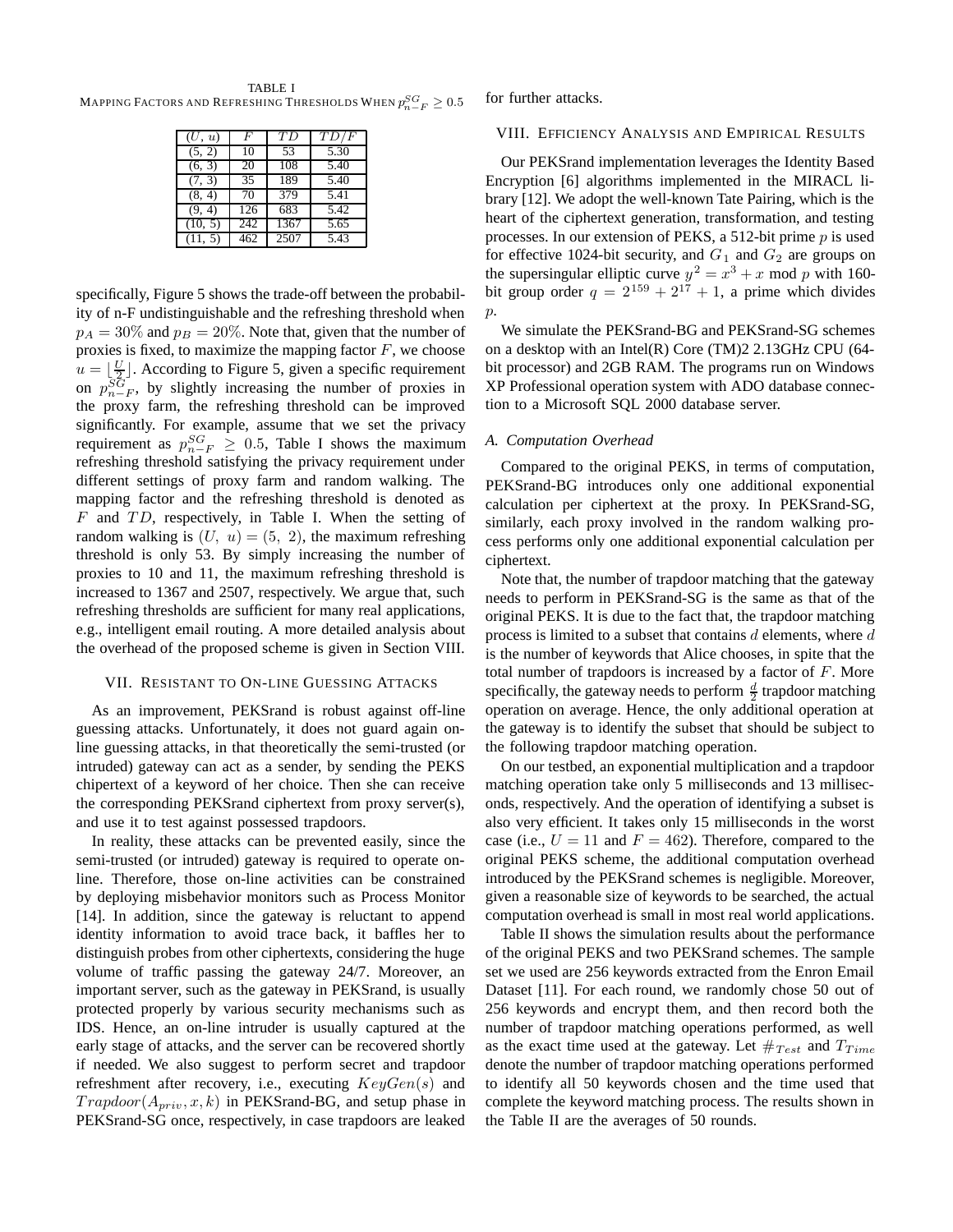TABLE II SIMULATION RESULTS

| Scheme      | $\#Test$ | $T_{Time}$ (Second) |
|-------------|----------|---------------------|
| <b>PEKS</b> | 6510     | 88.61               |
| PEKSrand-BG | 6510     | 88.61               |
| PEKSrand-SG | 6510     | 88.63               |

# *B. Storage Overhead*

PEKSrand-BG has the same storage overhead at the gateway, since the number of trapdoors assigned to the gateway in PEKSrand-BG is the same as that of PEKS. In contrast, in PEKSrand-SG, the storage overhead is increased by a factor of  $F$ , while the original one-to-one mapping in PEKS is converted into a one-to- $F$  mapping.

In our implementation, to achieve effective 1024-bit security, the size of a trapdoor is 128 bytes. Thus, given that there are 256 keywords in our simulation, the total storage overheads of PEKSrand-BG and PEKSrand-SG at the gateway's side are 32768 bytes and 32768\*F bytes, respectively. We argue that, the storage overhead of PEKSrand-SG is still acceptable in many real world applications, considering that nowadays it is common that the hard drives of a server have the capacity of 1TB or more [10]. For example, in the intelligent email routing application, gateway with 1TB storage can support more than  $2^{13}$  users, given that  $F = 462$  and the number of keywords that each user specifies is  $2<sup>8</sup>$  on average.

#### *C. Communication Overhead*

If we view the proxy in PEKSrand-BG or the proxy farm in PEKSrand-SG as a transparent component between the sender and the gateway, there is actually no additional traffic generated in the PEKSrand schemes, since the same number and size of ciphertexts are transmitted, although the content of packets are changed. However, the PEKSrand schemes indeed introduce some delay due to the ciphertext transformation and random walking within the proxy farm. Fortunately, as shown in Section VIII-A, the ciphertext transformation operation is lightweight. In addition, analysis in Section VI-B2 (in particular Table I) shows that only a small  $u$ , e.g., 4 or 5, is sufficient to satisfy the privacy requirement of most real world applications.

In PEKSrand-SG, the communication loads between a receiver and the gateway is increased by  $C_U^u - 1$  times,<br>in comparison with PEKS, to deliver transform in both the in comparison with PEKS, to deliver trapdoors in both the setup and the periodical secret refreshments. However, as we presented in Section VI-B2, the frequency of the refreshment is reasonable small for most real world applications.

# IX. RELATED WORK

The development of PEKS boosts many useful applications such as secure searchable automated remote email storage [2]. However, recent research on attacks against PEKS [3], [7], [1], [15] may discourage the usages of PEKS in real world applications.

Baek, Safiavi-Naini, and Susilo first brought the attention to the unlimited capability of keyword matching once the

delegate is assigned the trapdoors [3]. They proposed to refresh the keywords by attaching time period information to them before performing the PEKS encryption. Later, Abdalla et al. proposed the public-key encryption with temporary keyword search (PETKS) scheme that aims at the same issue [1]. Two constructions are given. One is to generate a different key pair of the receiver for each time period. The other is the same as the one proposed by Baek, Safiavi-Naini, and Susilo [3]. Both works [3], [1] require interactions between the receiver and a large number of potential senders, and thus is impractical for real-world applications, e.g., intelligent email routing.

Byun et al. found that PEKS is susceptible to the offline keyword guessing attack, which is equivalent to the brute-force guessing attack defined in this paper. They claimed that anyone (insider/outside) can launch such attacks. However, such a claim is based on the assumption that the attacker can capture the valid trapdoor. They did not propose any countermeasure against the attack. Afterwards, Shen et al. formalized this type of attacks and defined predicate privacy in the context of predicate encryption system. They also gave a predicate privacy-preserving construction in the symmetric key setting for the inner-product predicate [15].

#### X. CONCLUSION

In this paper, we identified a new type of attacks against the original PEKS scheme (i.e., statistical guessing attacks) and proposed the PEKSrand scheme that aims at protecting predicate privacy and statistics privacy, which is a new concept introduced by us. Both variants of the PEKSrand scheme can prevent brute-force guessing attacks. However, only the PEKSrand-SG scheme can be used to mitigate statistical guessing attacks at the cost of a higher storage overhead at the gateway or delegate. According to our analysis and experimental results, both schemes introduce reasonable additional communication and computation overheads and can be smoothly deployed in existing systems.

#### **REFERENCES**

- [1] Michel Abdalla et al. Searchable encryption revisited: Consistency properties, relation to anonymous IBE, and extensions. *Journal of Cryptology*, 21(3):350–391, 2008.
- [2] Adam J. Aviv, Michael E. Locasto, Shaya Potter, and Angelos D. Keromytis. SSARES: Secure searchable automated remote email storage. In *Computer Security Applications Conference (ACSAC)*, pages 129–139, 2007.
- [3] Joonsang Baek, Reihaneh Safavi-Naini, and Willy Susilo. Public key encryption with keyword search revisited. Cryptology ePrint Archive, Report 2005/191.
- [4] John Bethencourt, Jason Franklin, and Mary Vernon. Mapping internet sensors with probe response attacks. In *USENIX Security Symposium*, 2005.
- [5] Dan Boneh, Giovanni D. Crescenzo, Rafail Ostrovsky, and Giuseppe Persiano. Public key encryption with keyword search. In *EUROCRYPT 2004*, volume 3027 of *Lecture Notes in Computer Science*, pages 506– 522, 2004.
- [6] Dan Boneh and Matthew Franklin. Identity-based encryption from the Weil pairing. *SIAM J. of Computing*, 32(3):586–615, 2003.